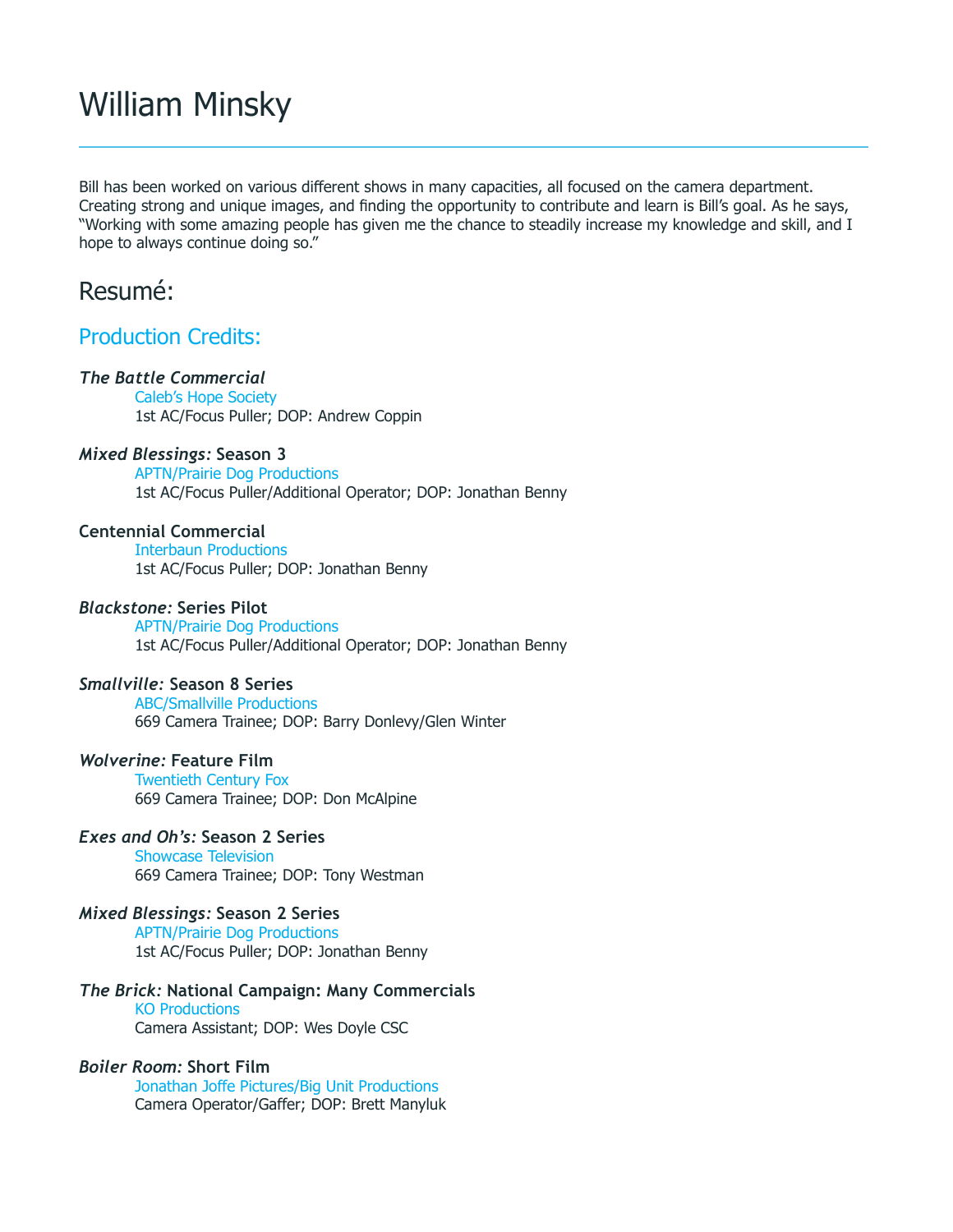#### *Femme Fatale:* **Short Film**

Jonathan Joffe Pictures/Big Unit Productions Camera Operator/Gaffer; DOP: Brett Manyluk

#### *The Real World:* **Reality Series**

YTV/Apartment 11 Productions Camera Operator

#### *Fear Itself:* **Series**

Lionsgate/NBC IATSE 669 Camera Trainee; DOP: Alwyn Kumst/John Spooner

#### *Dealing With Grief:* **Commercial/PSA**

Darklight Pictures DOP: William Minsky

#### *The Hunted:* **Docudrama**

Discovery Channel Canada/MythMerchant Films Camera Operator; DOP: Al Leader

#### *Freezerburn:* **Feature Film**

Panacea Entertainment 2nd Camera Assist; DOP: John Spooner

#### *In Search of The Buffalo:* **Docudrama**

Alberta Heritage/MythMerchant Films B-Camera Operator/Camera Assistant; DOP: Al Leader

#### *"The Show" – The Surgents:* **Music Video**

Big Unit Productions 1st AC/Focus Puller; DOP: Brett Manyluk

#### *Mixed Blessings:* **Season 1 Series**

APTN/Prairie Dog Productions 2nd Camera Assist; DOP: Jonathan Benny

#### *Dog Watch:* **Short Film**

The Draft Six Productions DOP

#### *Alberta Forestry Safety Margins:* **Corporate**

Mammoth Productions

Camera Operator (Arial Helicopter Footage)

#### *End of The Rope:* **Short Film**

Reel Girls Media 2nd Camera Assist; DOP: David Luxton

#### *Patiences:* **Short Film**

Camera Assistant; DOP: Peter Wunstorf ASC